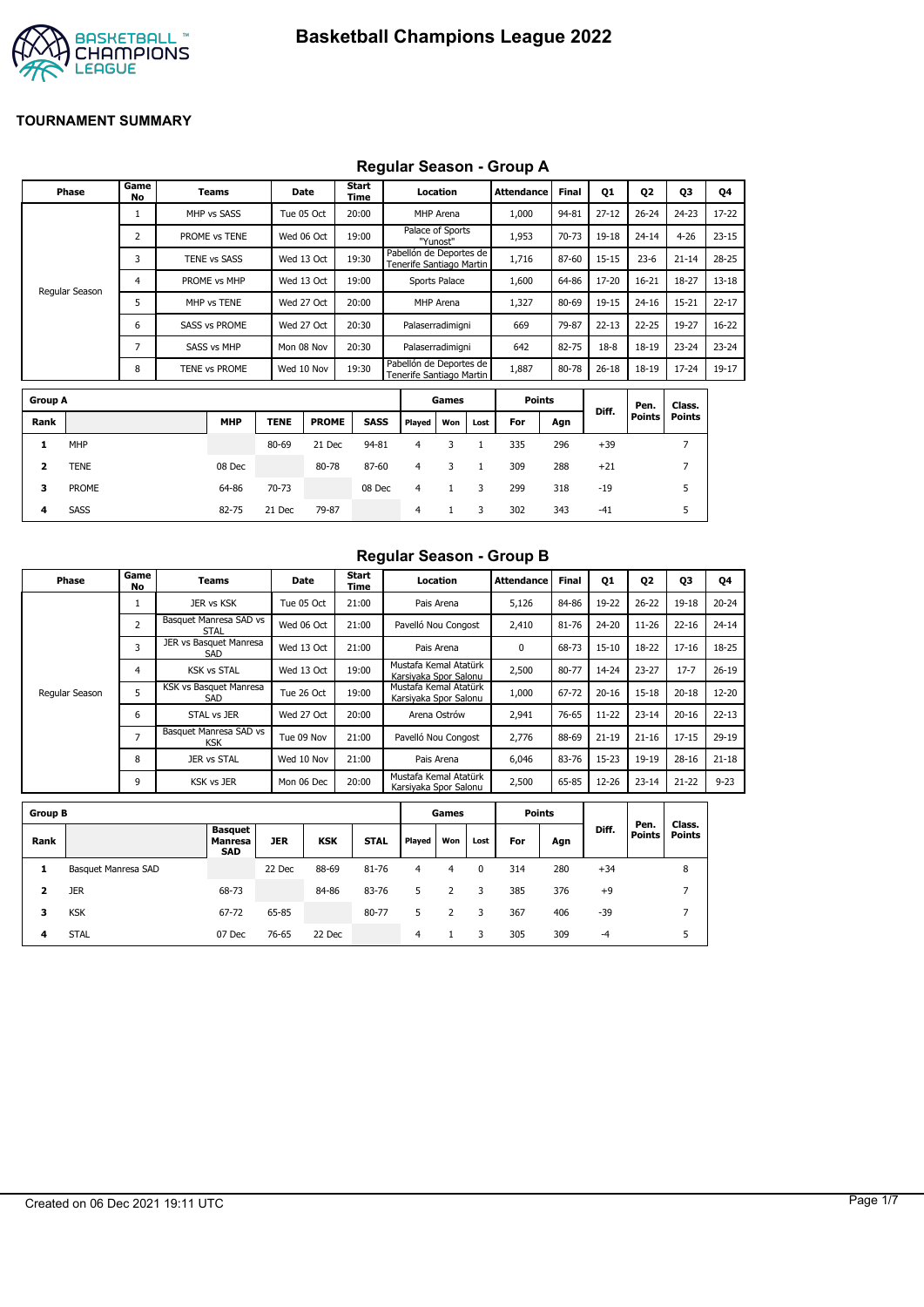

# **Regular Season - Group C**

|                         | Phase          | Game<br><b>No</b> | <b>Teams</b>        |             | Date       | Start<br>Time |                                             | Location                     |                | <b>Attendance</b> | Final | Q1        | Q <sub>2</sub> | Q3             | Q4        | OT <sub>1</sub> |
|-------------------------|----------------|-------------------|---------------------|-------------|------------|---------------|---------------------------------------------|------------------------------|----------------|-------------------|-------|-----------|----------------|----------------|-----------|-----------------|
|                         |                | 1                 | LAVR vs JDA         |             | Tue 05 Oct | 19:30         | Peace and Friendship                        | Stadium                      |                | 400               | 65-63 | $16 - 14$ | $14 - 14$      | $14 - 15$      | $21 - 20$ |                 |
|                         |                | 2                 | NIZH vs Unicaja SD  |             | Wed 06 Oct | 19:00         | Cultural Entertainment<br>Complex "Nagorny" |                              |                | 326               | 62-79 | 19-23     | $18 - 17$      | $12 - 12$      | $13 - 27$ |                 |
|                         |                | 3                 | JDA vs NIZH         |             | Tue 19 Oct | 20:30         | Palais des Sport Jean-                      | Michel Geoffroy              |                | $\mathbf{1}$      | 89-75 | 12-26     | $28 - 13$      | $23 - 13$      | $26 - 23$ |                 |
|                         |                | 4                 | Unicaja SD vs LAVR  |             | Wed 20 Oct | 20:30         | Palacio de Deportes                         | Jose Maria Martin<br>Carpena |                | 4,473             | 86-70 | $20 - 20$ | $25 - 15$      | $21 - 21$      | $20 - 14$ |                 |
|                         | Regular Season | 5                 | Unicaja SD vs JDA   |             | Mon 01 Nov | 20:30         | Palacio de Deportes                         | Jose Maria Martin<br>Carpena |                | 4,919             | 83-54 | $21 - 22$ | $15 - 7$       | $26 - 7$       | $21 - 18$ |                 |
|                         |                | 6                 | LAVR vs NIZH        |             | Tue 02 Nov | 19:30         | Peace and Friendship                        | Stadium                      |                | 500               | 95-86 | 28-27     | $21 - 17$      | $13 - 15$      | 18-21     | $15-6$          |
|                         |                | 7                 | <b>NIZH vs LAVR</b> |             | Wed 17 Nov | 19:00         | Cultural Entertainment<br>Complex "Nagorny" |                              |                | 481               | 74-62 | $21 - 20$ | $19 - 11$      | $13 - 17$      | $21 - 14$ |                 |
|                         |                | 8                 | JDA vs Unicaja SD   |             | Tue 16 Nov | 20:30         | Palais des Sport Jean-                      | Michel Geoffroy              |                | 4,000             | 78-68 | $21 - 15$ | $26 - 17$      | $13 - 17$      | 18-19     |                 |
| <b>Group C</b>          |                |                   |                     |             |            |               |                                             | Games                        |                | <b>Points</b>     |       |           | Pen.           | Class.         |           |                 |
| Rank                    |                |                   | Unicaja<br>SD       | <b>LAVR</b> | <b>JDA</b> | <b>NIZH</b>   | Played                                      | Won                          | Lost           | For               | Agn   | Diff.     | <b>Points</b>  | <b>Points</b>  |           |                 |
| 1                       | Unicaja SD     |                   |                     | 86-70       | 83-54      | 15 Dec        | 4                                           | 3                            | $\mathbf{1}$   | 316               | 264   | $+52$     |                | $\overline{7}$ |           |                 |
| $\overline{\mathbf{2}}$ | <b>LAVR</b>    |                   | 21 Dec              |             | 65-63      | 95-86         | $\overline{4}$                              | $\overline{2}$               | $\overline{2}$ | 292               | 309   | $-17$     |                | 6              |           |                 |
| з                       | <b>JDA</b>     |                   | 78-68               | 14 Dec      |            | 89-75         | $\overline{4}$                              | $\overline{2}$               | $\overline{2}$ | 284               | 291   | $-7$      |                | 6              |           |                 |
| 4                       | <b>NIZH</b>    |                   | 62-79               | 74-62       | 21 Dec     |               | 4                                           | 1                            | 3              | 297               | 325   | $-28$     |                | 5              |           |                 |

### **Regular Season - Group D**

| Phase          | Game<br>No | <b>Teams</b>                                    | Date       | Start<br>Time | Location                          | Attendance  | <b>Final</b> | <b>Q1</b> | Q2        | Q3        | 04        |
|----------------|------------|-------------------------------------------------|------------|---------------|-----------------------------------|-------------|--------------|-----------|-----------|-----------|-----------|
|                |            | Universo Treviso Basket<br><b>SSDRL vs RIGA</b> | Tue 05 Oct | 20:30         | Palaverde                         | 1,353       | 91-85        | $23 - 22$ | 19-30     | $23 - 12$ | $26 - 21$ |
|                | 2          | SZOM vs AEK                                     | Wed 06 Oct | 18:00         | Savaria Arena                     | 2,200       | 83-78        | 19-21     | 19-14     | $19 - 19$ | $26 - 24$ |
|                | 3          | AEK vs Universo Treviso<br><b>Basket SSDRL</b>  | Tue 19 Oct | 19:30         | Ano Liosia Olympic<br>Sports Hall | 1,900       | 77-92        | 18-23     | 18-27     | $24 - 15$ | $17-27$   |
|                | 4          | RIGA vs SZOM                                    | Wed 20 Oct | 19:00         | Arena Riga                        | 530         | 74-80        | $11 - 16$ | $26 - 19$ | 24-29     | $13 - 16$ |
| Regular Season | כ          | RIGA vs AEK                                     | Wed 03 Nov | 19:00         | Arena Riga                        | $\mathbf 0$ | $92 - 76$    | $27 - 15$ | 19-19     | $22 - 22$ | $24 - 20$ |
|                | 6          | Universo Treviso Basket<br><b>SSDRL vs SZOM</b> | Wed 03 Nov | 20:30         | Palaverde                         | 1,609       | 68-60        | $9 - 15$  | $23 - 12$ | $23 - 17$ | $13 - 16$ |
|                | ∍          | <b>AEK vs RIGA</b>                              | Mon 15 Nov | 19:30         | Ano Liosia Olympic<br>Sports Hall | 1,150       | 88-79        | $25 - 25$ | $15 - 12$ | 18-21     | $30 - 21$ |
|                | 8          | SZOM vs Universo Treviso<br><b>Basket SSDRL</b> | Wed 17 Nov | 18:00         | Savaria Arena                     | 2,200       | 81-80        | 18-24     | $23-9$    | 18-24     | $22 - 23$ |

| <b>Group D</b> |                               |                                                                    |             |             |            |                | Games |      | <b>Points</b> |     |       |                       |                         |
|----------------|-------------------------------|--------------------------------------------------------------------|-------------|-------------|------------|----------------|-------|------|---------------|-----|-------|-----------------------|-------------------------|
| Rank           |                               | <b>Universo</b><br><b>Treviso</b><br><b>Basket</b><br><b>SSDRL</b> | <b>SZOM</b> | <b>RIGA</b> | <b>AEK</b> | Played         | Won   | Lost | For           | Agn | Diff. | Pen.<br><b>Points</b> | Class.<br><b>Points</b> |
|                | Universo Treviso Basket SSDRL |                                                                    | 68-60       | $91 - 85$   | 22 Dec     | 4              | 3     |      | 331           | 303 | $+28$ |                       |                         |
| 2              | <b>SZOM</b>                   | 81-80                                                              |             | 22 Dec      | 83-78      | $\overline{4}$ | 3     |      | 304           | 300 | $+4$  |                       | ⇁                       |
| з              | <b>RIGA</b>                   | 14 Dec                                                             | 74-80       |             | $92 - 76$  | 4              |       | 3    | 330           | 335 | -5    |                       | 5                       |
| 4              | <b>AEK</b>                    | 77-92                                                              | 14 Dec      | 88-79       |            | 4              |       |      | 319           | 346 | $-27$ |                       | 5                       |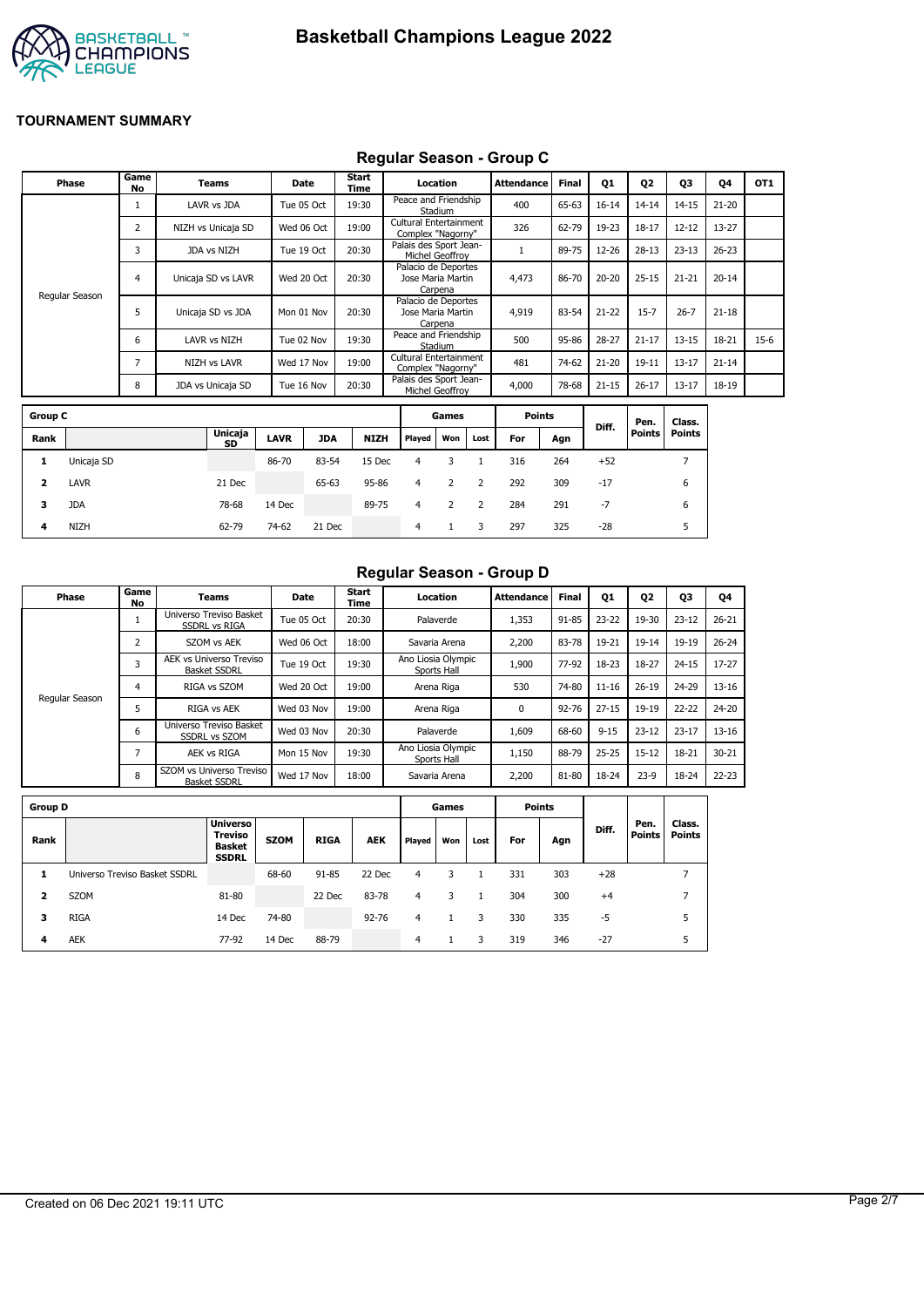

## **Regular Season - Group E**

|                         | Phase          | Game<br>No     | Teams               |             | <b>Date</b> | Start<br>Time |                   | Location       |                | <b>Attendance</b> | <b>Final</b> | 01        | Q <sub>2</sub> | Q3             | Q4        |
|-------------------------|----------------|----------------|---------------------|-------------|-------------|---------------|-------------------|----------------|----------------|-------------------|--------------|-----------|----------------|----------------|-----------|
|                         |                | 1              | <b>IGOK vs PAOK</b> |             | Tue 05 Oct  | 18:30         | Sportska Dvorana  | Laktaši        |                | 700               | 68-64        | $19-12$   | $7 - 20$       | $17 - 17$      | $25 - 15$ |
|                         |                | 2              | <b>GALA vs NYMB</b> |             | Wed 06 Oct  | 21:00         | Sinan Erdem Arena |                |                | 1,200             | 101-85       | 23-26     | 29-22          | $23 - 19$      | $26 - 18$ |
|                         |                | 3              | PAOK vs NYMB        |             | Tue 12 Oct  | 19:30         | PAOK Sports Arena |                |                | 1,500             | 83-84        | $11 - 21$ | $24 - 19$      | $23 - 25$      | $25-19$   |
|                         |                | 4              | <b>IGOK vs GALA</b> |             | Wed 13 Oct  | 18:30         | Sportska Dvorana  | Laktaši        |                | 1,000             | 85-89        | $17-27$   | $27 - 25$      | $23 - 16$      | 18-21     |
|                         | Regular Season | 5              | PAOK vs GALA        |             | Mon 25 Oct  | 19:30         | PAOK Sports Arena |                |                | 2,500             | 81-74        | $12 - 24$ | $21 - 12$      | $22 - 17$      | $26 - 21$ |
|                         |                | 6              | NYMB vs IGOK        |             | Tue 26 Oct  | 18:30         |                   | Kralovka Arena |                | 1,370             | 86-82        | $16 - 14$ | $30 - 21$      | 18-31          | $22 - 16$ |
|                         |                | $\overline{7}$ | <b>GALA vs IGOK</b> |             | Tue 09 Nov  | 20:00         | Sinan Erdem Arena |                |                | 1,516             | 82-74        | 15-19     | $19 - 15$      | $26 - 25$      | $22 - 15$ |
|                         |                | 8              | <b>NYMB vs PAOK</b> |             | Tue 09 Nov  | 18:30         |                   | Kralovka Arena |                | 1,790             | $71 - 75$    | $21 - 21$ | 19-16          | $21 - 12$      | $10 - 26$ |
| <b>Group E</b>          |                |                |                     |             |             |               |                   | Games          |                | <b>Points</b>     |              |           | Pen.           | Class.         |           |
| Rank                    |                |                | <b>GALA</b>         | <b>PAOK</b> | <b>NYMB</b> | <b>IGOK</b>   | Played            | Won            | Lost           | For               | Agn          | Diff.     | <b>Points</b>  | <b>Points</b>  |           |
| 1                       | <b>GALA</b>    |                |                     | 08 Dec      | 101-85      | 82-74         | $\overline{4}$    | 3              | $\mathbf{1}$   | 346               | 325          | $+21$     |                | $\overline{7}$ |           |
| $\overline{\mathbf{2}}$ | <b>PAOK</b>    |                | 81-74               |             | 83-84       | 22 Dec        | $\overline{4}$    | $\overline{2}$ | $\overline{2}$ | 303               | 297          | $+6$      |                | 6              |           |
| з                       | <b>NYMB</b>    |                | 22 Dec              | $71 - 75$   |             | 86-82         | $\overline{4}$    | 2              | 2              | 326               | 341          | $-15$     |                | 6              |           |
| 4                       | IGOK           |                | 85-89               | 68-64       | 07 Dec      |               | $\overline{4}$    | $\mathbf{1}$   | 3              | 309               | 321          | $-12$     |                | 5              |           |

# **Regular Season - Group F**

| Phase          | Game<br>No              | <b>Teams</b>        | Date       | Start<br>Time | Location                            | <b>Attendance</b> | <b>Final</b> | <b>Q1</b> | 02        | <b>Q3</b> | <b>Q4</b> | OT <sub>1</sub> |
|----------------|-------------------------|---------------------|------------|---------------|-------------------------------------|-------------------|--------------|-----------|-----------|-----------|-----------|-----------------|
|                |                         | TOFA vs OOST        | Tue 05 Oct | 19:00         | Tofas Nilüfer Spor<br>Salonu        | 700               | $92 - 83$    | $29-16$   | $20 - 22$ | $27 - 22$ | $16 - 23$ |                 |
|                | $\overline{\mathbf{c}}$ | SIG vs KALE         | Wed 06 Oct | 20:30         | <b>Rhenus Sport</b>                 | 3,025             | $75 - 73$    | 19-24     | $22 - 12$ | $17 - 17$ | 17-20     |                 |
|                | 3                       | OOST vs SIG         | Mon 11 Oct | 20:00         | Versluys   Dôme                     | 901               | $77 - 83$    | $15 - 14$ | $23 - 25$ | 19-28     | $20 - 16$ |                 |
| Regular Season | 4                       | <b>TOFA vs KALE</b> | Tue 12 Oct | 19:00         | Tofas Nilüfer Spor<br>Salonu        | 0                 | $77 - 81$    | $25 - 18$ | $15 - 22$ | 18-22     | 19-19     |                 |
|                | э                       | SIG vs TOFA         | Tue 26 Oct | 20:30         | <b>Rhenus Sport</b>                 | 4,425             | 74-76        | $13 - 25$ | $21 - 15$ | $21 - 20$ | 19-16     |                 |
|                | 6                       | <b>KALE vs OOST</b> | Tue 26 Oct | 19:00         | Saku Suurhall                       | 834               | 85-87        | $25-19$   | $21 - 16$ | 19-18     | $10 - 22$ | $10 - 12$       |
|                |                         | <b>TOFA vs SIG</b>  | Wed 10 Nov | 20:00         | <b>Tofas Nilüfer Spor</b><br>Salonu | 794               | 85-75        | $27 - 15$ | 19-20     | $17 - 27$ | $22 - 13$ |                 |
|                | 8                       | <b>OOST vs KALE</b> | Wed 10 Nov | 20:00         | Versluys   Dôme                     | 1,001             | 99-66        | $25 - 22$ | $24 - 12$ | $26 - 16$ | $24 - 16$ |                 |
|                |                         |                     |            |               |                                     |                   |              |           |           |           |           |                 |

| <b>Group F</b> |             |             |            |             |             |        | Games |      |     | <b>Points</b> | Diff. | Pen.          | Class.        |
|----------------|-------------|-------------|------------|-------------|-------------|--------|-------|------|-----|---------------|-------|---------------|---------------|
| Rank           |             | <b>TOFA</b> | <b>SIG</b> | <b>OOST</b> | <b>KALE</b> | Played | Won   | Lost | For | Agn           |       | <b>Points</b> | <b>Points</b> |
|                | <b>TOFA</b> |             | 85-75      | $92 - 83$   | $77 - 81$   | 4      |       |      | 330 | 313           | $+17$ |               | 7             |
| 2              | SIG         | 74-76       |            | 21 Dec      | $75 - 73$   | 4      |       | 2    | 307 | 311           | -4    |               | 6             |
| з              | <b>OOST</b> | 08 Dec      | 77-83      |             | 99-66       | 4      |       | 2    | 346 | 326           | $+20$ |               | 6             |
| 4              | <b>KALE</b> | 21 Dec      | 07 Dec     | 85-87       |             | 4      |       | 3    | 305 | 338           | -33   |               | 5             |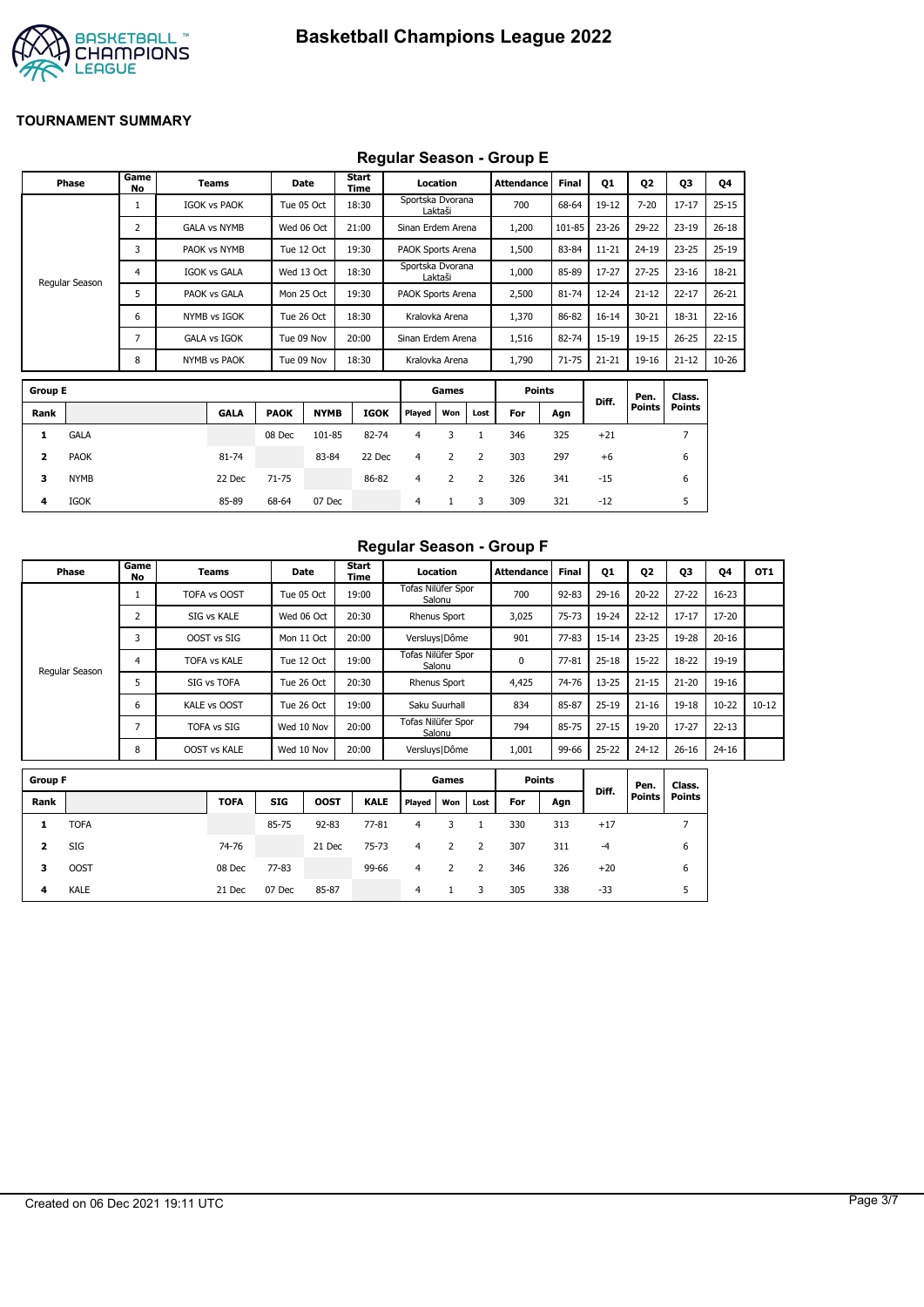

## **Regular Season - Group G**

| Phase          | Game<br>No | Teams               | Date                 | Start<br>Time | Location                                      | <b>Attendance</b> | <b>Final</b> | Q1        | Q <sub>2</sub> | Q3            | Q4        | OT1       | OT2      |
|----------------|------------|---------------------|----------------------|---------------|-----------------------------------------------|-------------------|--------------|-----------|----------------|---------------|-----------|-----------|----------|
|                |            | <b>BRIN vs HOLO</b> | Wed 06 Oct           | 20:30         | Palazzetto dello Sport<br>"Elio Pentassuglia" | 1,000             | 61-88        | $9 - 29$  | 13-20          | $17 - 21$     | $22 - 18$ |           |          |
|                | 2          | CLUJ vs DSK         | Tue 05 Oct           | 19:30         | <b>BTarena</b>                                | 1,650             | 66-60        | $14 - 21$ | $18 - 10$      | $21 - 16$     | $13 - 13$ |           |          |
|                | 3          | <b>BRIN vs CLUJ</b> | Mon 18 Oct           | 20:30         | Palazzetto dello Sport<br>"Elio Pentassuglia" | 1,500             | 71-76        | 15-18     | $14 - 12$      | $12 - 17$     | $30 - 29$ |           |          |
| Regular Season |            | HOLO vs CLUJ        | Wed 03 Nov           | 19:45         | Holon Toto Arena                              | 0                 | 78-68        | 22-20     | $15 - 16$      | $21 - 19$     | $20 - 13$ |           |          |
|                | 6          | DSK vs BRIN         | Wed 03 Nov           | 20:00         | Volkswagen Arena                              | 750               | 82-76        | $22 - 27$ | $22 - 21$      | $19 - 13$     | 19-15     |           |          |
|                |            | <b>BRIN vs DSK</b>  | Tue 16 Nov           | 20:30         | Palazzetto dello Sport<br>"Elio Pentassuglia" | 1,400             | 82-73        | $22 - 16$ | 19-27          | $20 - 8$      | $21 - 22$ |           |          |
|                | 8          | CLUJ vs HOLO        | Wed 17 Nov           | 19:30         | <b>BTarena</b>                                | 0                 | 106-<br>101  | 17-24     | $20 - 22$      | $20 - 15$     | $26 - 22$ | $11 - 11$ | $12 - 7$ |
| <b>Group G</b> |            |                     |                      |               | Games                                         | <b>Points</b>     |              |           | Pen.           | Class.        |           |           |          |
| Rank           |            | <b>CLU1</b>         | HOLO.<br><b>RRTN</b> | <b>DSK</b>    | Played   Won<br>lost                          | For               | Δαn          | Diff.     | Points         | <b>Points</b> |           |           |          |

|      |             |             |             |             |            |        |     |                |     |     | Diff. | ren.          | ciass. |
|------|-------------|-------------|-------------|-------------|------------|--------|-----|----------------|-----|-----|-------|---------------|--------|
| Rank |             | <b>CLUJ</b> | <b>HOLO</b> | <b>BRIN</b> | <b>DSK</b> | Played | Won | Lost           | For | Agn |       | <b>Points</b> | Points |
|      | CLUJ        |             | 106-101     | 15 Dec      | 66-60      | 4      |     |                | 316 | 310 | +6    |               |        |
| 2    | <b>HOLO</b> | 78-68       |             | 22 Dec      | 15 Dec     | 3      |     | $\blacksquare$ | 267 | 235 | $+32$ |               |        |
| з    | BRIN        | 71-76       | 61-88       |             | 82-73      | 4      |     | 3.             | 290 | 319 | $-29$ |               |        |
|      | <b>DSK</b>  | 22 Dec      | 07 Dec      | 82-76       |            |        |     | 2              | 215 | 224 | -9    |               | 4      |

#### **Regular Season - Group H**

| Phase          | Game<br>No | <b>Teams</b>          | Date       | Start<br>Time | Location                                     | Attendance | <b>Final</b> | Q1        | Q <sub>2</sub> | Q3        | 04        | OT <sub>1</sub> | OT <sub>2</sub> |
|----------------|------------|-----------------------|------------|---------------|----------------------------------------------|------------|--------------|-----------|----------------|-----------|-----------|-----------------|-----------------|
|                |            | <b>BURG vs BESIK</b>  | Mon 04 Oct | 20:30         | <b>Pabellon Multiusos</b><br>Coliseum Burgos | 7,415      | 82-74        | $21 - 20$ | $23 - 23$      | $14 - 15$ | $24 - 16$ |                 |                 |
|                |            | <b>OLDEN vs VILN</b>  | Wed 06 Oct | 20:00         | <b>EWE Arena</b>                             | 2,836      | 76-72        | $16 - 18$ | $21 - 20$      | $21 - 21$ | $18 - 13$ |                 |                 |
|                |            | <b>VILN vs BURG</b>   | Tue 19 Oct | 19:30         | Avia Solutions Group<br>Arena                | 2,632      | 87-69        | $22 - 17$ | $27 - 13$      | $17 - 22$ | $21 - 17$ |                 |                 |
| Regular Season |            | <b>OLDEN VS BESIK</b> | Tue 19 Oct | 20:00         | <b>EWE Arena</b>                             | 3,000      | 81-83        | $31 - 25$ | $21 - 17$      | $13 - 25$ | $16 - 16$ |                 |                 |
|                |            | <b>BESIK vs VILN</b>  | Tue 02 Nov | 20:00         | Besiktas Akatlar Arena                       | 500        | 82-79        | $22 - 6$  | $22 - 21$      | $11 - 21$ | 14-21     | $5 - 5$         | $8 - 5$         |
|                | 6          | <b>BURG vs OLDEN</b>  | Tue 02 Nov | 20:30         | Pabellon Multiusos<br>Coliseum Burgos        | 6,819      | $92 - 80$    | $24 - 24$ | $16 - 18$      | $33 - 17$ | 19-21     |                 |                 |
|                |            | <b>VILN vs BESIK</b>  | Wed 17 Nov | 19:30         | Avia Solutions Group<br>Arena                | 4,121      | 82-69        | $20 - 14$ | $21 - 22$      | $22 - 15$ | 19-18     |                 |                 |
|                | 8          | <b>OLDEN vs BURG</b>  | Wed 17 Nov | 20:00         | <b>EWE Arena</b>                             | 3,157      | $72 - 85$    | $25 - 14$ | $14 - 17$      | $16 - 24$ | 17-30     |                 |                 |

| <b>Group H</b> |              |             |             |              |              | Games  |     | <b>Points</b> |     | Diff. | Pen.          | Class. |               |
|----------------|--------------|-------------|-------------|--------------|--------------|--------|-----|---------------|-----|-------|---------------|--------|---------------|
| Rank           |              | <b>BURG</b> | <b>VILN</b> | <b>BESIK</b> | <b>OLDEN</b> | Played | Won | Lost          | For | Agn   | <b>Points</b> |        | <b>Points</b> |
|                | <b>BURG</b>  |             | 21 Dec      | 82-74        | $92 - 80$    | 4      |     |               | 328 | 313   | $+15$         |        |               |
|                | <b>VILN</b>  | 87-69       |             | 82-69        | 13 Dec       | 4      |     |               | 320 | 296   | $+24$         |        | 6             |
| з              | <b>BESIK</b> | 14 Dec      | 82-79       |              | 21 Dec       | 4      |     |               | 308 | 324   | $-16$         |        | 6             |
| 4              | <b>OLDEN</b> | 72-85       | 76-72       | 81-83        |              | 4      |     | 3             | 309 | 332   | $-23$         |        |               |

| Legend     |                                            |       |                     |            |              |              |              |
|------------|--------------------------------------------|-------|---------------------|------------|--------------|--------------|--------------|
| Class.     | $\overline{\phantom{a}}$<br>Classification | Diff. | <b>Difference</b>   | <b>DSQ</b> | Disqualified | GP<br>$\sim$ | Games played |
| <b>OTx</b> | Overtime                                   | Qx    | <b>Quarter Time</b> | W/L        | Win/Loss     |              |              |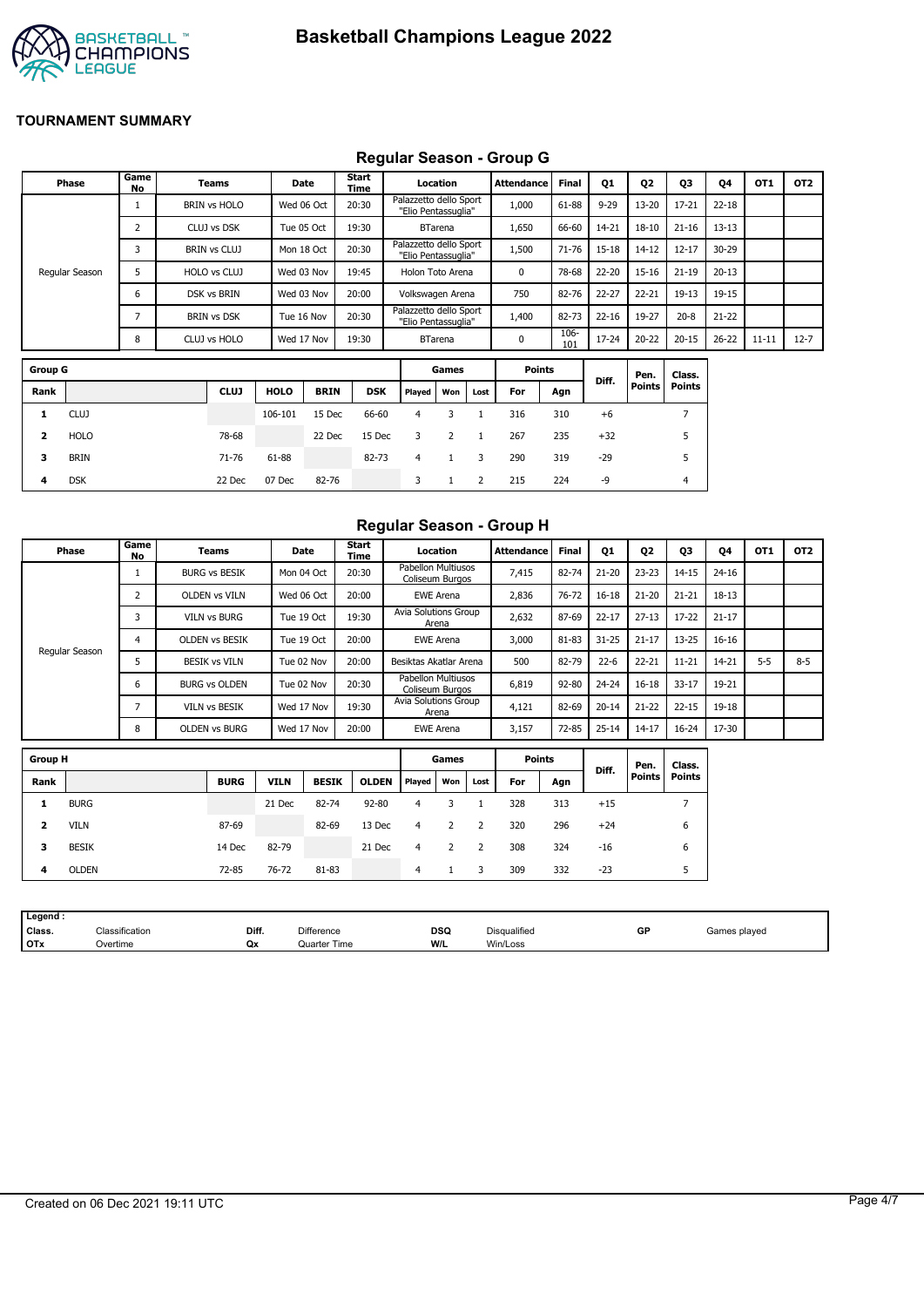

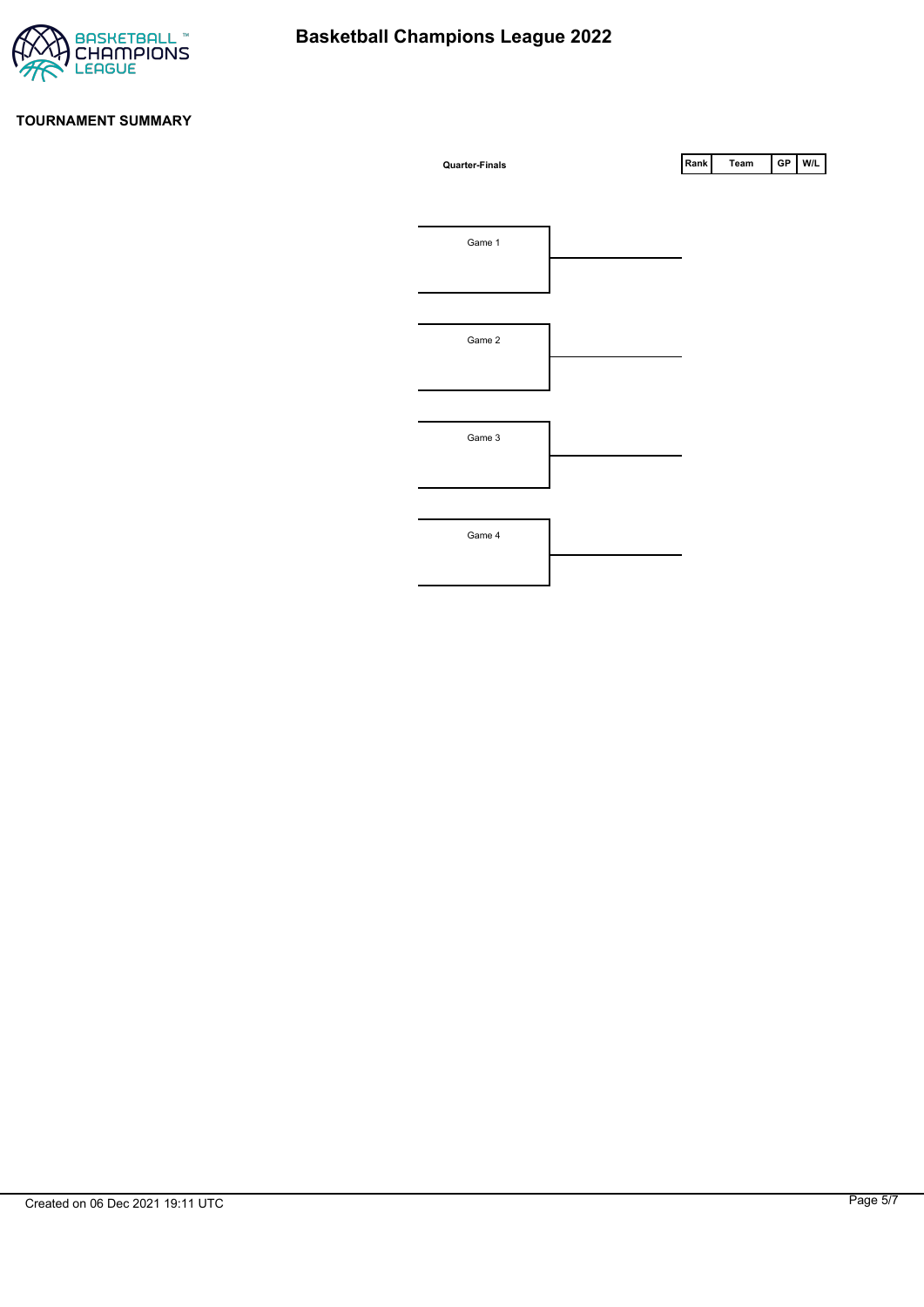

# **Basketball Champions League 2022**

#### **TOURNAMENT SUMMARY**

**Play-ins**

| Game 8 |  |
|--------|--|
|        |  |
|        |  |
| Game 7 |  |
|        |  |
|        |  |
| Game 6 |  |
|        |  |
|        |  |
| Game 5 |  |
|        |  |
|        |  |
| Game 4 |  |
|        |  |
|        |  |
| Game 3 |  |
|        |  |
|        |  |
| Game 2 |  |
|        |  |
|        |  |
| Game 1 |  |
|        |  |
|        |  |